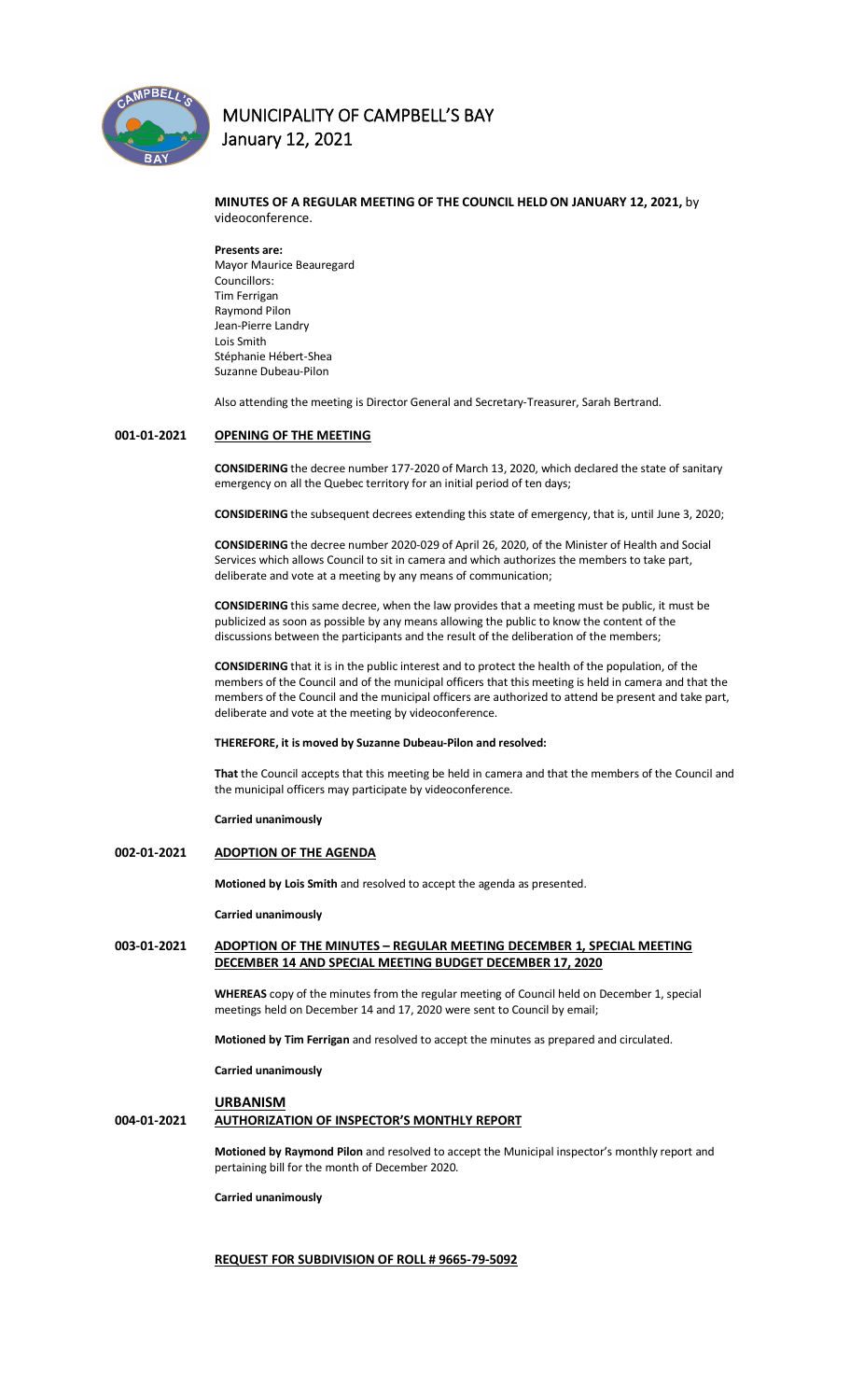

**It is noted that** the request has been deferred to next meeting for more consultation with the owner.

#### **UPDATE – DEMOLITION – 3 PONTIAC STREET**

**It is noted that** the demolition began this morning, January 12 2021 as advised in accordance with the court order delivered by the Superior Court on October 21, 2020.

#### **REQUEST FOR INFORMATION – MRC AND SHQ**

**It is noted that** the file will not proceed to the Commission d'accès à information for contestation as recommended by the municipal legal consultant.

#### **GEOLOGICAL STUDY – MORIN AND BRABAZON STREETS**

**It is noted that** an update regarding the bore samples have been completed and lab results to follow.

## **005-01-2021 REQUEST FOR EXTENSION FOR STORAGE CONTAINER AT 1246 RTE 148**

Motioned by Tim Ferrigan and resolved authorize the extension of use of storage container till April 30, 2021 for the property at 1246, route 148.

#### **Carried unanimously**

### **COVID-19**

**It is noted that** the Mayor informs Council that all current procedures and policies have been updated to comply with the latest COVID-19 restrictions.

### **MAYOR'S REPORT**

**It is noted that** the Mayor gives a report and more information will follow next month following the monthly Regional meeting of Mayors scheduled for January 13, 2021.

# **FINANCE**

**006-01-2021 MONTHLY BILLS**

**Motioned by Raymond Pilon** and resolved to pay monthly bills as presented on the disbursement sheet of January 12, 2021, in the amount of \$73 535.74.

#### **Carried unanimously**

#### **Certificate of availability**

Sarah Bertrand, Director general of the Municipality of Campbell's Bay, certifies that there are funds available for the above-approved expenses.

Given in Campbell's Bay, this, 12<sup>th</sup> day of January 2021,

Sarah Bertrand DGST

### **MRC LAND SALE**

**It is noted that** the MRC land sale will be held in September 2021.

## **007-01-2021 AUTHORIZATION OF EXPENSE - LEGAL RETAINER WITH DHC AVOCATS**

**Motioned by Stephanie Hebert-Shea** and resolved that the Municipality of Campbell's Bay accepts the proposal for municipal and labour law services offered by the law firm DHC Avocats for the 2021.

**Carried unanimously**

#### **008-01-2021 AUTHORIZATION OF EXPENSE – WATER CONTAMINATION – TRAVEL TO QUEBEC CITY**

**Motioned by Suzanne Dubeau-Pilon** and resolved to authorize the expense of \$600 for travel expenses incurred by the Mayor in regards to the emergency delivery of water samples to the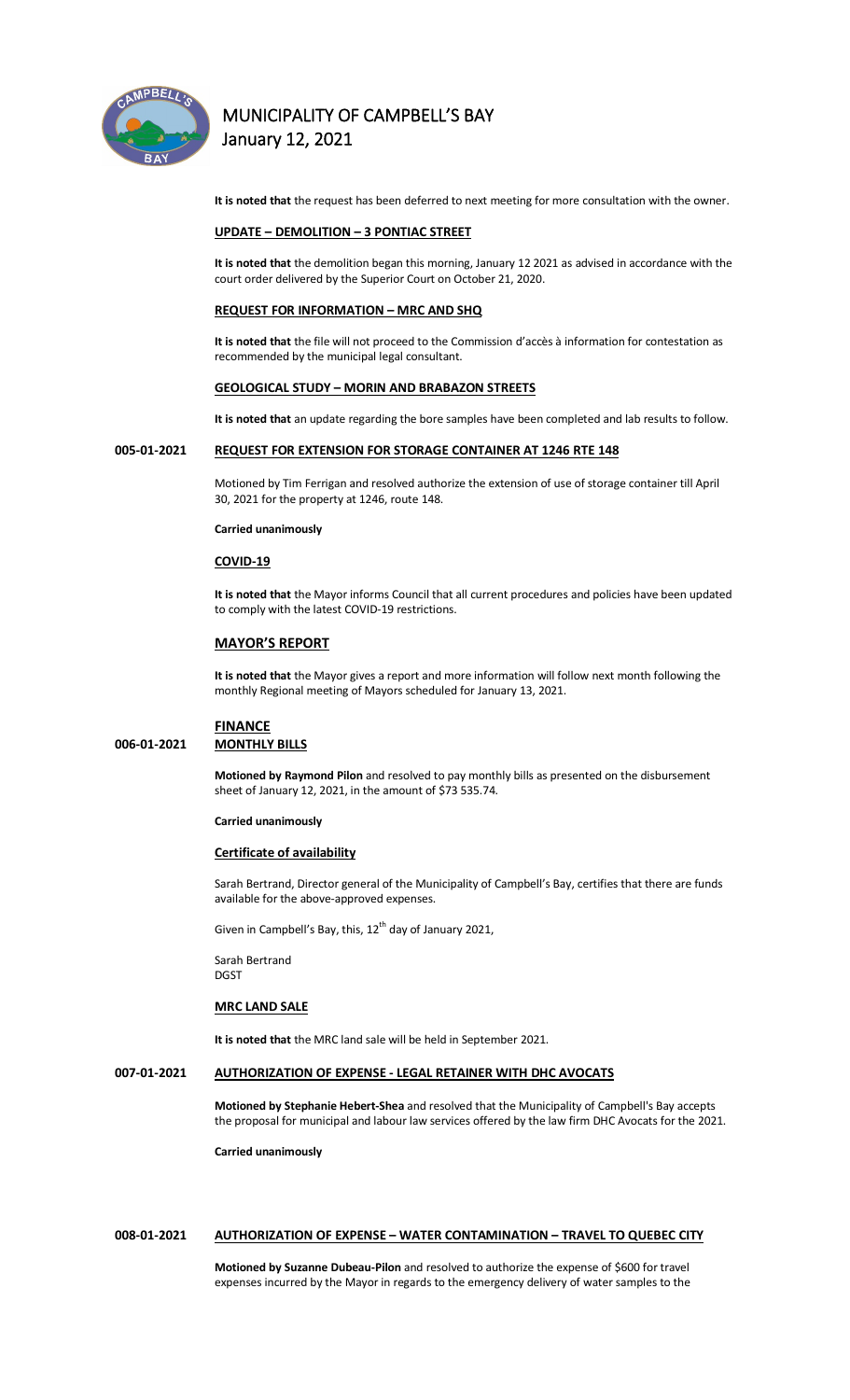

Environment of Quebec Lab in Quebec City on May 23 2020. The expense is allocated from the settlement of expenses received from the companies involved.

#### **Carried unanimously**

## **WATER – SEWAGE – TRANSFER SITE 009-01-2021 AUTHORIZATION OF EXPENSE – VALVE REPLACEMENT AT THE WATER SOFTENER**

**Motioned by Stephanie Hebert-Shea** and resolved to authorize the expense of \$3500 for the valve replacements at the water softener. The expense is allocated from the budget item: Water softener maintenance.

#### **Carried unanimously**

**NOTICE OF MOTION IS HEREBY GIVEN BY JEAN-PIERRE LANDRY** that a bylaw regarding check valves and water damages to residential properties as recommended by La Mutuelle des Municipalités du Québec (MMQ) will be presented at next meeting.

### **PARKS, RA HALL AND RINK COVID RULES**

**It is noted that** the COVID-19 restrictions remain in place at the rink.

#### **HELMETS - RINK**

**It is noted that** the obligation for all users of the municipal rink remains mandatory to encourage safety among everyone.

## **010-01-2021 RA HALL RENTAL – JUNE 12 2021**

**Motioned by Stephanie Hebert-Shea** and resolved to authorize the wedding of June 12 2021 to take place outside the RA Hall in an event tent as long as the rentee can provide liability insurance proof from the tent rental company.

#### **Carried unanimously**

### **011-01-2021 JUNE 12 2021 WEDDING – STREET CLOSURE**

**Motioned by Tim ferrigan** and resolved that the section of Second Street from McLellan Street to Leslie street (near the tennis court) be closed to public circulation from June 11 to June 13 2021.

#### **Carried unanimously**

**012-01-2021 EXTENSION OF NOISE CURFEW – BYLAW # SQ 2011-03 – JUNE 12 2021 - WEDDING Motioned by Lois Smith** and unanimously resolved to extend the noise curfew as mentioned in article 3 of bylaw # SQ 2011-03 from 10 pm to 2am on June 12 2021.

## **Carried unanimously 013-01-2021 AUTHORIZATION OF EXPENSE – PAINT FOR NEW YOUTH CENTER**

**Motioned by Jean-Pierre Landry** and resolved to authorize the amount of \$250 for paint of the new Youth Center. The expense is allocated from the budget item Rink/Library Maintenance.

## **Carried unanimously EMPLOYEES**

**014-01-2021 CANADA SUMMER JOB APPLICATION**

**Motioned by Stephanie Hebert-Shea** and resolved proceed with the application for 2 students summer job applications with the Canada Summer Jobs program for a public works assistant and administrative assistant for the Fire Department.

**Carried unanimously**

#### **SECURITY**

## **015-01-2021 ACCEPTANCE OF AMENDMENTS TO THE EMERGENCY ISOLATED ENVIRONMENT RESCUE AGREEMENT TO INCORPORATE WATER RESCUE**

**CONSIDERING** that 3 fire safety services of the MRC Pontiac will be ready to offer water rescue service on their territory;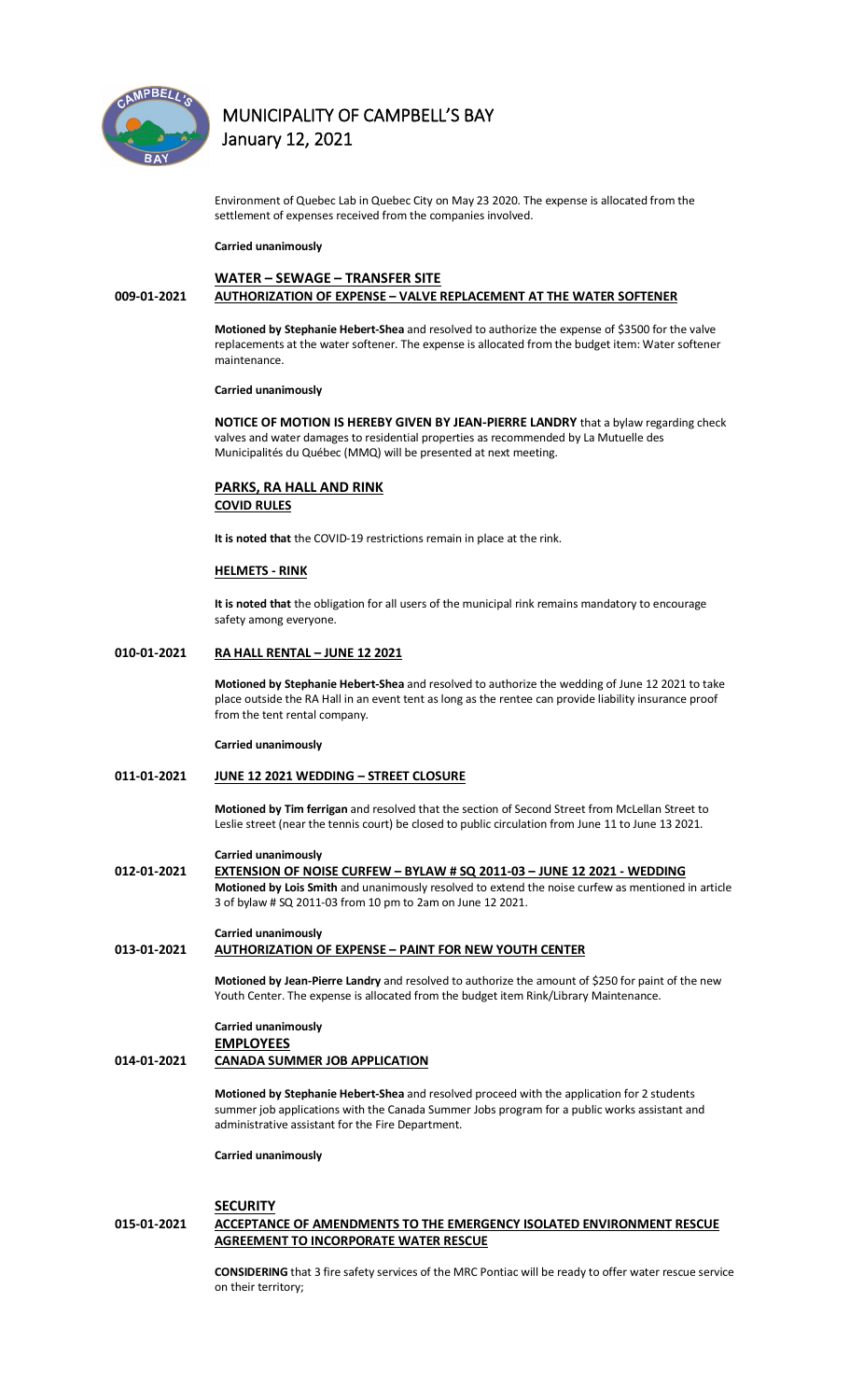

**CONSIDERING** that the MRC Pontiac coordinated water rescue training for all FSS on its territory;

**CONSIDERING** that the MRC Pontiac wishes to develop a water rescue program for all of its municipalities;

**CONSIDERING** that the MRC Pontiac has adopted a local protocol for intervention in isolated areas and has been coordinating this rescue service for several years;

**CONSIDERING** that the municipalities of the MRC Pontiac have an intermunicipal agreement related to this service;

**CONSIDERING** that the terms of the water rescue program closely resemble those of an isolated rescue;

**CONSIDERING** that it would be better if the municipalities sign a common intermunicipal agreement to ensure quality service and to standardize work methods during interventions, throughout the territory;

**CONSIDERING** that it is appropriate to integrate the water rescue terms with that of rescue in an isolated environment;

## **THEREFORE,**

**Motioned by Jean-Pierre Landry** and resolved that the Municipality of Campbell's Bay accepts the modifications proposed by the MRC of Pontiac to the intermunicipal agreement for isolated environment rescue to incorporate water rescue.

**IN ADDITION**, the municipal council authorizes the mayor to sign any document related to the agreement on behalf of the municipality.

#### **Carried unanimously**

## **016-01-2021 DECLARATION OF JURISDICTION OF THE MRC PONTIAC RELATING TO FIRE PREVENTION**

**WHEREAS** a committee, made up of 4 fire chiefs representing 8 municipalities and the public and civil safety coordinator of the MRC, submitted to the MRC Pontiac a draft by-law incorporating several elements that come under municipal jurisdiction and therefore require a transfer of powers to the MRC.

**WHEREAS** the MRC Pontiac has declared its jurisdiction relating to fire prevention and aiming, among other things, for the adoption of a revised fire prevention bylaw for the entire territory. (ref. resolution CM 2020-12-22);

**Motioned by Jean-Pierre Landry** and resolved that the Municipality is in favour of the declaration of jurisdiction by the MRC Pontiac relating for fire prevention that adheres to a regional approach in the field of fire prevention.

**It is also noted that** the Council has taken note of the draft regional fire prevention bylaw and the draft intermunicipal agreement that clarifies the roles and responsibilities of each with regard to fire prevention.

**Carried unanimously**

### **017-01-2021 ADOPTION OF THE ANNUAL REPORT FOR YEAR 3 – REVISED FIRE SAFETY COVER PLAN**

**WHEREAS** the revised fire safety cover plan came into effect on May 1st 2017;

**WHEREAS** year 3 of the revised fire safety cover plan ended on April 30th 2020;

**WHEREAS** article 35 of the Fire safety act states that an activity report for the previous year must be prepared, adopted by resolution and sent to the minister each year. **Motioned by Jean-Pierre Landry** and resolved to adopt the annual report for year 3 of the revised fire safety cover plan and to transmit this report to the Minister.

#### **Carried unanimously**

#### **CORRESPONDANCE**

**It is noted that** the correspondence is read to Council.